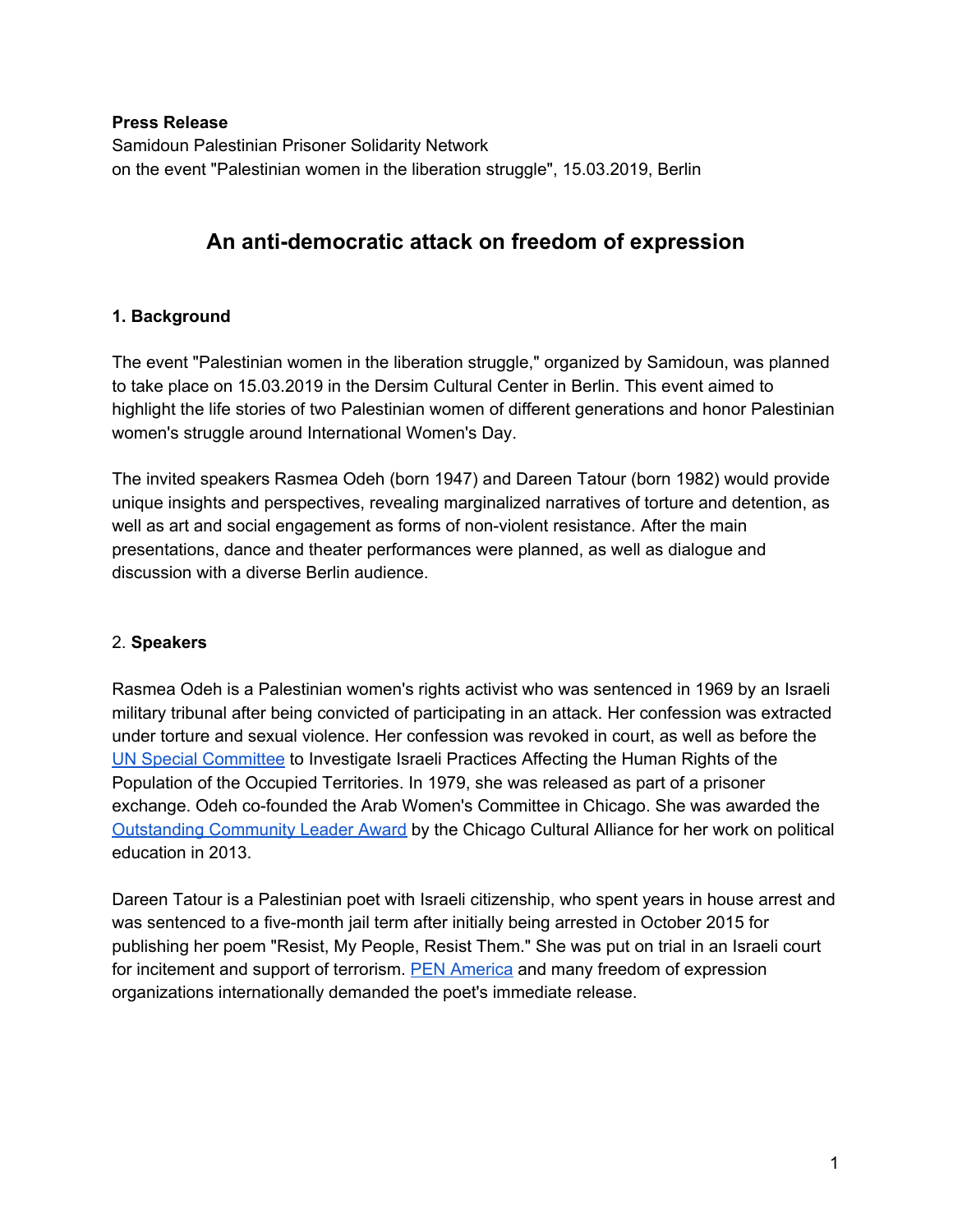# **3. The prevention of the event**

On the afternoon of 15.03.2019, the Berlin Senate Department for Internal Affairs and Sport prohibited Rasmea Odeh from taking part in the cultural event. The immigration office claimed that Rasmea Odeh, by her mere presence in Berlin, posed a danger to security and revoked her Schengen visa.

Israeli Minister of [Strategic](https://www.haaretz.com/israel-news/.premium-germany-deports-palestinian-terrorist-cancels-bds-event-at-israel-s-request-1.7023689?utm_source=Push_Notification&utm_medium=web_push&utm_campaign=General&fbclid=IwAR2zcZxZisHyLQZNVhSvWSmTPnS4CH29fz5rhSvLsJgs7Qw5R4RZdz2rxRs) Affairs Gilad Erdan has claimed that this ban was implemented through the intervention of his ministry and the Israeli ambassador as well as a number of Jewish organizations.

Here again, an attempt has been made by the official Israeli state to [influence](http://www.taz.de/!5553564/) and impede cultural events in [Germany.](http://www.taz.de/!5553564/)

### **4. The press**

A few days before the scheduled event, Rasmea Odeh was branded unchecked in several sensationalist articles as a "terrorist", "hate preacher" and "anti-Semite". **It should be noted that to date no journalist has sought direct contact with Rasmea Odeh for comment or interview.** It should also be noted that most of the articles in the local press (Tagesspiegel, Berliner Zeitung, Berliner Morgenpost) do not mention the fact that Odeh's confession was made under torture and sexual violence. The articles found rapid and unchecked widespread distribution. Even politicians such as the Berlin Interior Senator accused Odeh of "anti-Semitic propaganda", and the US ambassador even used the terms "murder" and "terrorism". So far, there was only one article in [taz,](https://www.taz.de/Archiv-Suche/!5575638&s=Hagmann&SuchRahmen=Print/) which indicates that freedom of expression is endangered by the ban on the event.

**Rasema Odeh, Dareen Tatour and the organizers of the event make it clear that they strictly reject all forms of violence, anti-Semitism, racism and sexism.**

# **5. Legal statement**

On 18.03.2019, an urgent hearing was requested at the Berlin Administrative Court. The aim is to prevent the deportation of Rasmea Odeh.

Odeh's attorney sums it up: "Cancelling a visa based on what has happened so far in the past is a completely novel concept from a legal point of view, especially as it is based on a confession condemned even by the "The Special Committee to investigate Israeli Practices Affecting the Human Rights of the Population of the Occupied Territories"."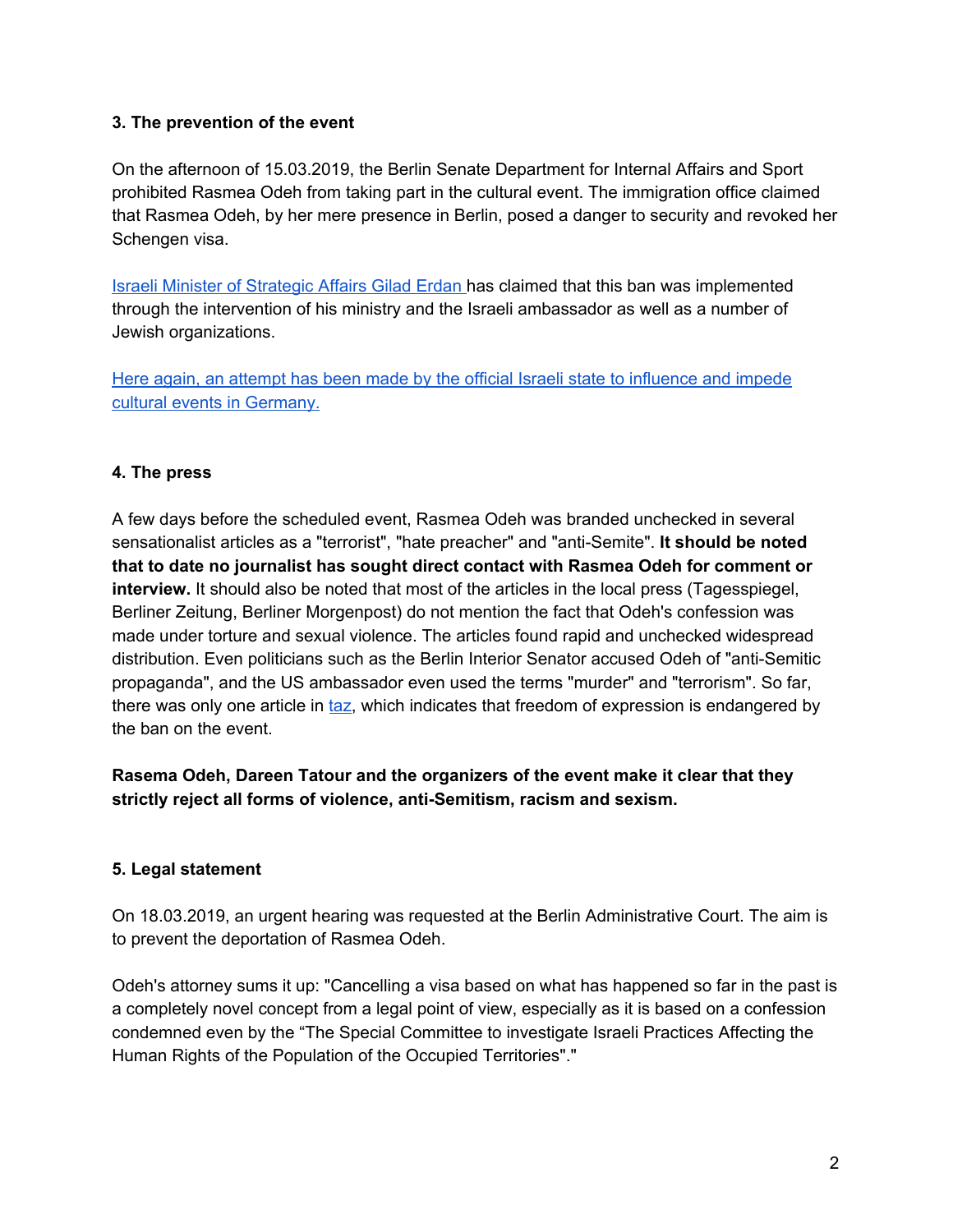### **6. Summary**

Rasmea Odeh's rights were violated on several levels:

1. By sensationalist, inaccurate reporting and slander as a "terrorist," "murderer," and "anti-Semite," Odeh suffered a seriously injury to her personal rights.

2. The prevention of the event restricted Odeh's right to freedom of expression.

3. The withdrawal of her visa curtailed Odeh's right to freedom of movement.

# **7. Prospective**

We are calling for a withdrawal of the baseless allegations against Rasmea Odeh made by the Berlin Senate, the Mayor of Berlin, Michael Müller, and the Senator for the Interior, Andreas Geisel. We are also calling for objective and fair reporting.

We would like to receive a contact from the Senate on this matter, as well as a commitment to constitutional and international law protecting freedom of expression.

In light of what has taken place, we cannot help but to recognize the intimidation and criminalization of Palestinian and migrant voices and narratives in the approach to the planned event.

Samidoun and Rasmea Odeh's lawyer are available for clarification and comment at any time.

Contact: samidoun@samidoun.net

Samidoun Berlin, 21.03.2019